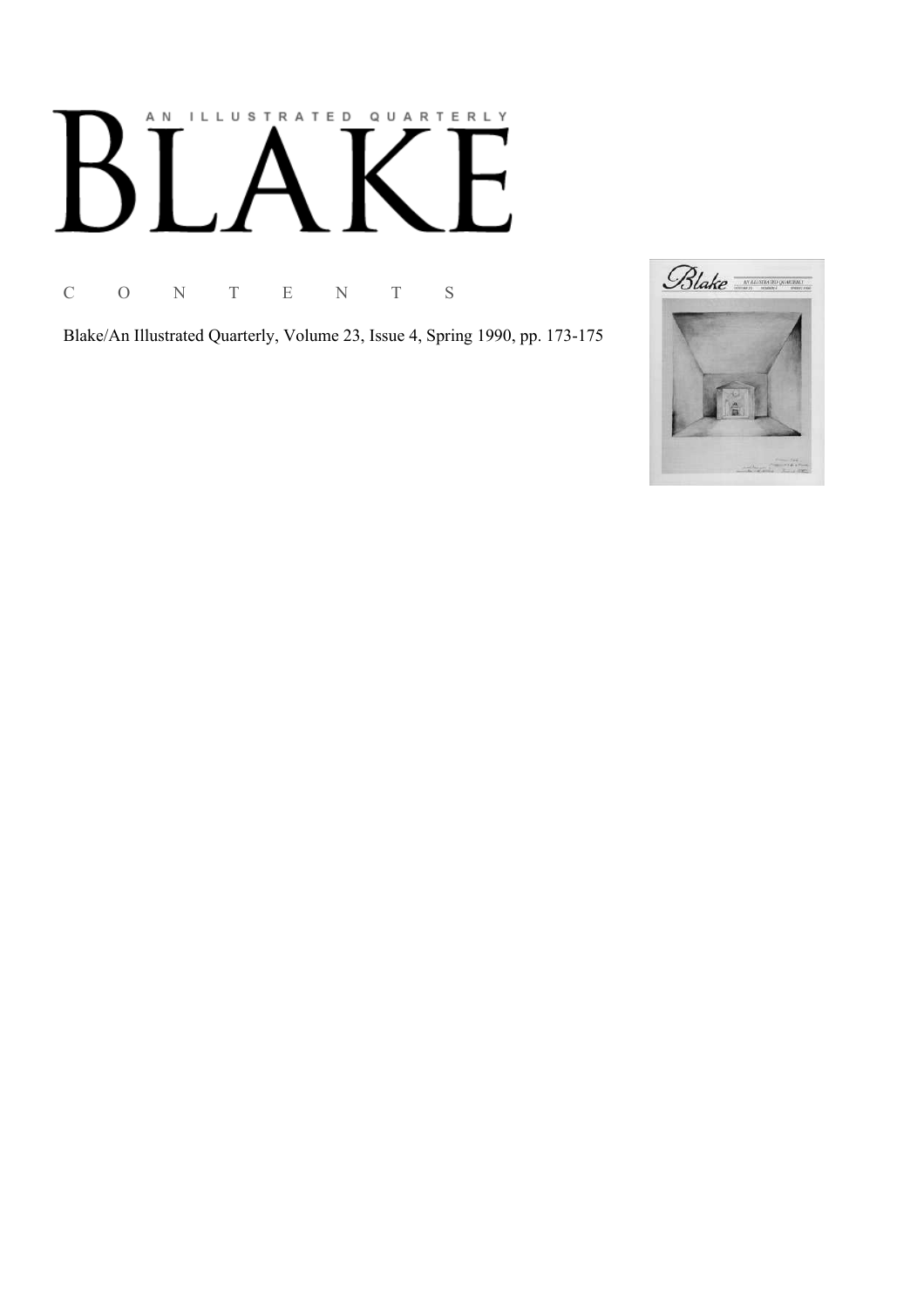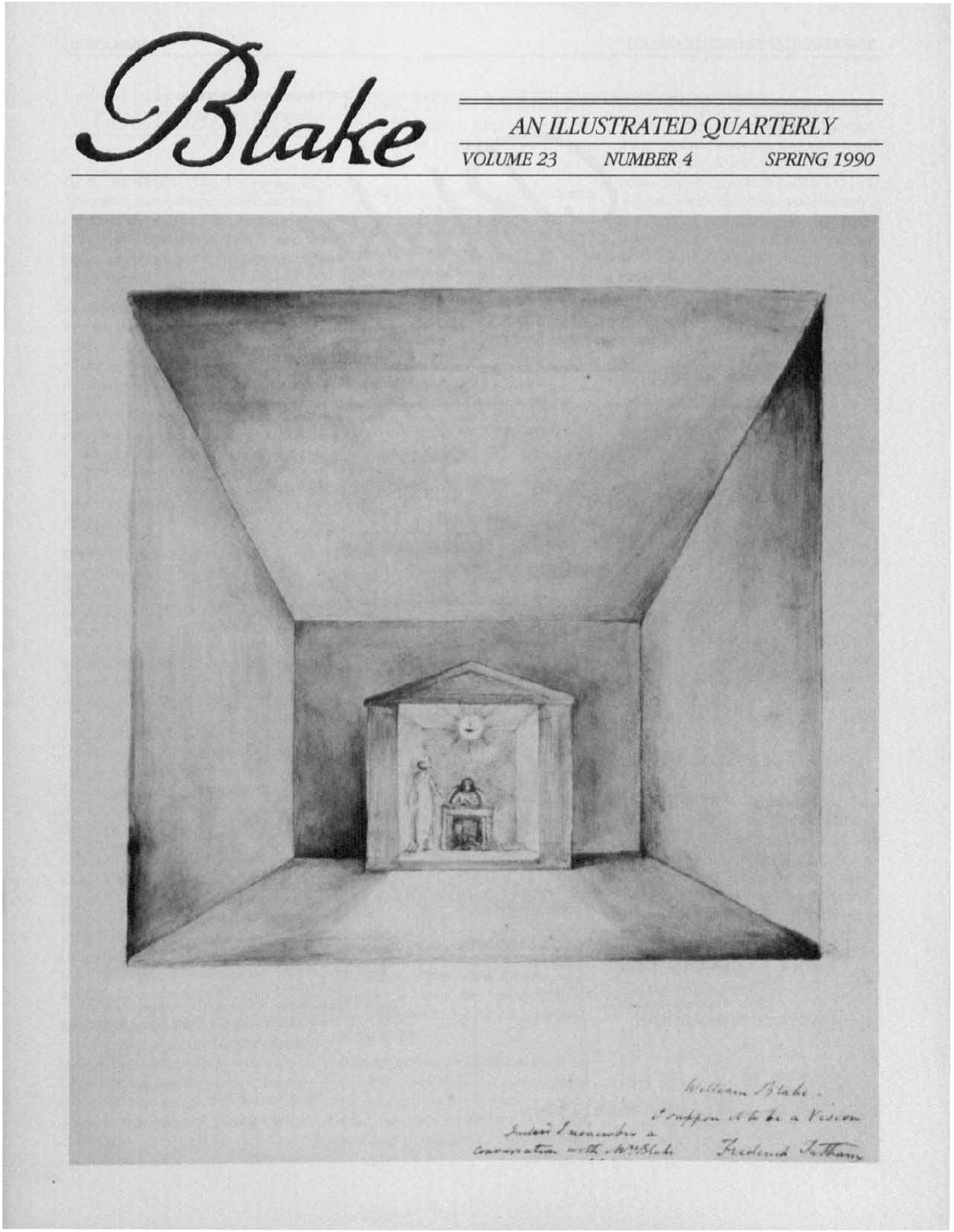

**AN ILLUSTRATED QUARTERLY SPRING 1990 VOLUME 23 NUMBER 4** 

# **CONTENTS**

## **ARTICLES**

- 176 Sources and Etymologies of Blake's "Tirzah" by Sheila A. Spector
- 184 Revisioning Blake's Oothoon by Harriet Kramer Linkin

### **MINUTE PARTICULAR**

195 Urizen and Orc, Cortés and Guatimozin: Mexican History and The Four Zoas VII Martin Bidney

#### **DISCUSSION**

- 198 Bunyan at the Gates of Paradise John B. Pierce
- 200 "Under the Hill": Tyndale or Bunyan Christopher Heppner
- 201 Hilton under the Hill: Other **Dreamers** Michael J. Tolley
- 204 Fellow Travelers ... Nelson Hilton

## **REVIEWS**

- 205 Shelley Bennett. Thomas Stothard: Mechanisms of Art Patronage c. 1800, reviewed by G. E. Bentley, Jr.
- 209 William Blake. Äktenskapet mellan Hillel och Helvete, trans. Folke Isaksson, reviewed by Morton D. Paley and Gunnel Tottie

## **NEWSLETTER**

211 The Limit of Opakeness, Blake's Fate at the Tate, Blake's Job Engravings at the Brooklyn Museum, Historicizing Blake, Blake in the 21st Century, **Blake: The Screenplay** 

> Cover: William Blake, A Vision: The Inspiration of the Poet, c. 1819-20. Courtesy of the Tate Gallery, London, England.

@ 1990 Copyright Morris Eaves and Morton D. Paley